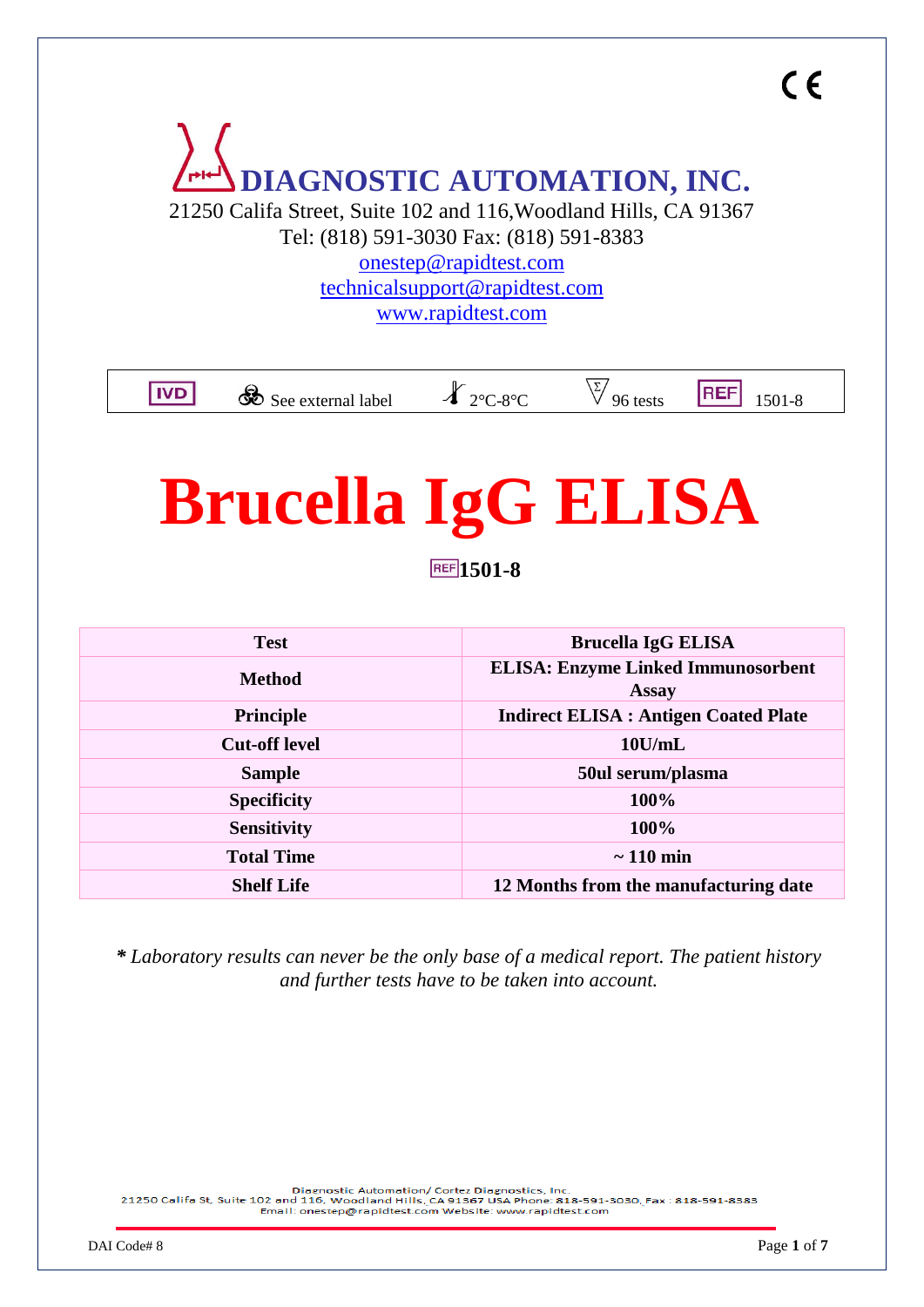# Intended Use

The Diagnostic Automation, Inc. Brucella IgG Antibody ELISA Test Kit has been designed for the the detection and the quantitative determination of specific IgG antibodies against Brucella in serum and plasma. Further applications in other body fluids are possible and can be requested from the Technical Service of Diagnostic Automation Inc.

Laboratory results can never be the only base of a medical report. The patient history and further tests have additionally to be taken into account.

# General Information

Brucellosis is an infectious disease caused by small ellipsoid, gram-negative bacteria. There are four different germs: Br. abortus, Br. melitensis, Br. suis and Br. canis. People are infected by contact with infected animals or by eating meat or drinking unpasteurized milk from infected animals. As a rule, infected humans are not contagious. Brucellosis is most frequent in young and middle-aged individuals. Endangered persons are butchers, farmers, owners of pets, veterinaries and tourists in Southern countries. The appearance of brucellosis shows a prevalence during winter and spring.

The incubation period is between one and three weeks, but may be as long as two months. Br. abortus and Br. melitensis may cause Bang's Disease, or in rare cases Malta Fever. The first appears occasionally with a low pathogenicity for man. Typical symptoms for Bang's Disease are periodically occurring fever, splenomegaly and swelling of lymph nodes. In some cases an inflammation of different joints and organs occurs. The Malta Fever is caused by the epidemic type of brucellosis, and infection almost always leads to a manifest illness. Some infections with Brucella can cause Brucella Hepatitis. It is possible that there is a link between an infection with Brucella and the outbreak of multiple sclerosis.

During an antibiotic therapy or a chronic infection, the detection of Brucella spec. in blood, urine, cerebrospinal fluid, sputum or other body fluids could be negative. Serological methods like agglutination, complement fixation reaction, Brucella Coombs test and ELISA are good alternatives. The monitoring of antibodies can serve as a usual indication of the status of infection. During the first days, IgM is the only immunoglobulin that appears. As the disease progresses, IgM recedes quantitatively and IgG becomes predominant. In chronic brucellosis, IgG may be produced for an extended period.

# Principle of the Test

The Diagnostic Automation, Inc. Brucella IgG antibody test kit is based on the principle of the enzyme immunoassay (EIA). Brucella antigen is bound on the surface of the microtiter strips. Diluted patient serum or ready-to-use standards are pipetted into the wells of the microtiter plate. A binding between the IgG antibodies of the serum and the immobilized Brucella antigen takes place. After a one hour incubation at room temperature, the plate is rinsed with diluted wash solution, in order to remove unbound material. Then ready-to-use anti-human-IgG peroxidase conjugate is added and incubated for 30 minutes. After a further washing step, the substrate (TMB) solution is pipetted and incubated for 20 minutes, inducing the development of a blue dye in the wells. The color development is terminated by the addition of a stop solution, which changes the color from blue to yellow. The resulting dye is measured spectrophotometrically at the wavelength of 450 nm. The concentration of the IgG antibodies is directly proportional to the intensity of the color.

# Limitations, Precautions and General Comments

 Only for in-vitro use! Do not ingest or swallow! The usual laboratory safety precautions as well as the prohibition of eating, drinking and smoking in the lab have to be followed.

Diagnostic Automation/ Cortez Diagnostics, Inc. 21250 Califa St, Suite 102 and 116, Woodland Hills, CA 91367 USA Phone: 818-591-3030, Fax: 818-591-8383 Email: onestep@rapidtest.com Website: www.rapidtest.com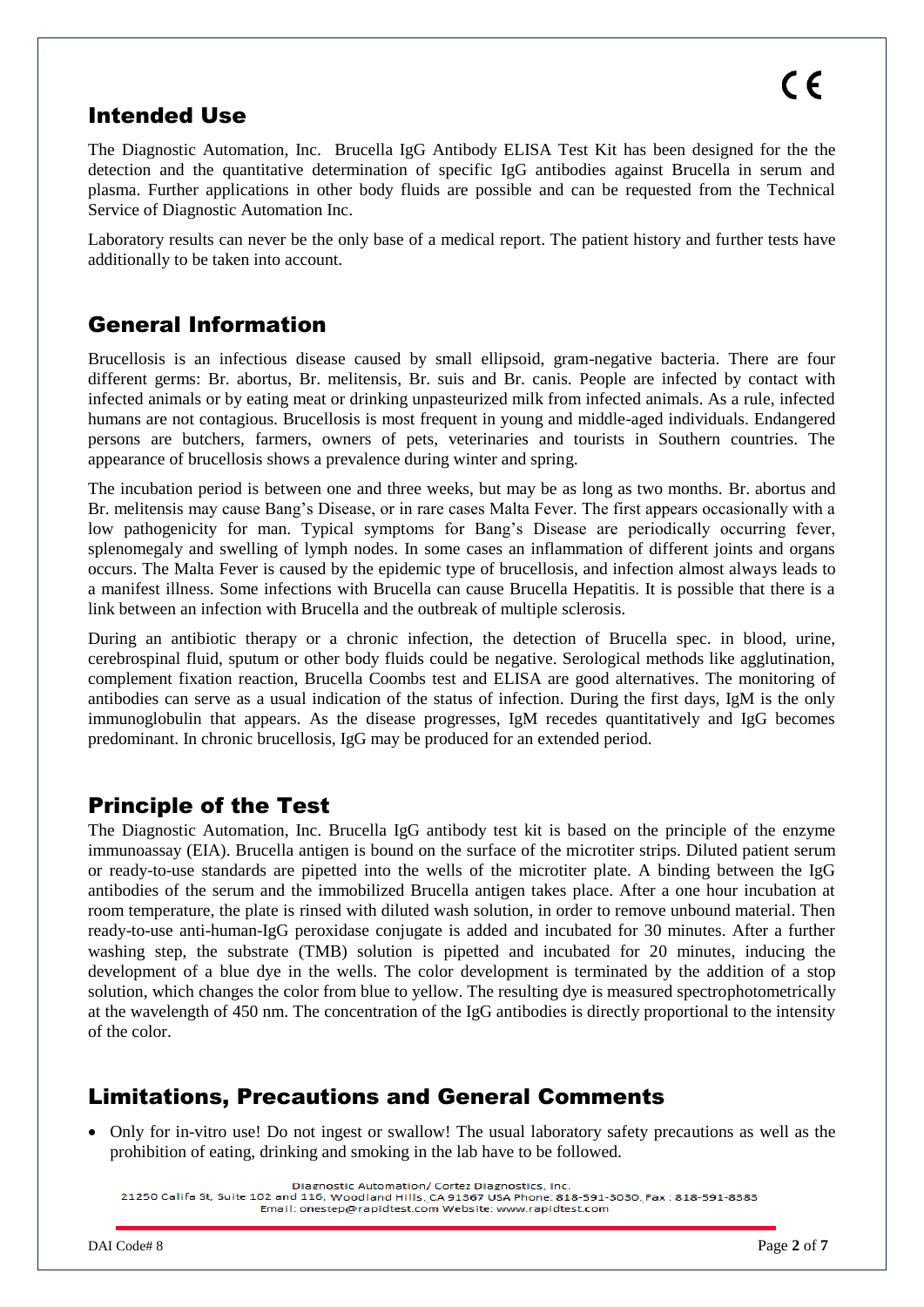- All sera and plasma or buffers based upon, have been tested respective to HBsAg, HIV and HCV with recognized methods and were found negative. Nevertheless precautions like the use of latex gloves have to be taken.
- Serum and reagent spills have to be wiped off with a disinfecting solution (e.g. sodium hypochlorite, 5%) and have to be disposed of properly.
- All reagents have to be brought to room temperature (18 to 25  $^{\circ}$ C) before performing the test.
- Before pipetting all reagents should be mixed thoroughly by gentle tilting or swinging. Vigorous shaking with formation of foam should be avoided.
- It is important to pipet with constant intervals, so that all the wells of the microtiter plate have the same conditions.
- When removing reagents out of the bottles, care has to be taken that the stoppers are not contaminated. Further a possible mix-up has to be avoided. The content of the bottles is usually sensitive to oxidation, so that they should be opened only for a short time.
- In order to avoid a carry-over or a cross-contamination, separate disposable pipet tips have to be used.
- All reagents have to be used within the expiry period.
- In accordance with a Good Laboratory Practice (GLP) or following ISO9001 all laboratory devices employed should be regularly checked regarding the accuracy and precision. This refers amongst others to microliter pipets and washing or reading (ELISA-Reader) instrumentation.
- The contact of certain reagents, above all the stopping solution and the substrate with skin, eye and mucosa has to be avoided, because possible irritations and acid burns could arise, and there exists a danger of intoxication.

# Reagents Provided

**Storage and Stability** (refer to the expiry date on the outer box label)

Store kit components at 2-8°C. After use, the plate should be resealed, the bottle caps replaced and tightened and the kit stored at 2-8°C. The opened kit should be used within three months.

| <b>Components</b>                             | Volume / Qty.   |
|-----------------------------------------------|-----------------|
| Brucella antigen coated microtiter strips     | 12              |
| <b>Calibrator A</b> (Negative Control)        | 2mL             |
| <b>Calibrator B (Cut-Off Standard)</b>        | 2mL             |
| <b>Calibrator C (Weak Positive Control)</b>   | 2mL             |
| <b>Calibrator D</b> (Positive Control)        | 2mL             |
| <b>Enzyme Conjugate</b>                       | $15 \text{ mL}$ |
| <b>Substrate</b>                              | $15 \text{ mL}$ |
| <b>Stop Solution</b>                          | $15 \text{ mL}$ |
| <b>Sample Diluent</b>                         | $60$ mL         |
| <b>Washing Buffer <math>(10\times)</math></b> | $60$ mL         |
| <b>Plastic foils</b>                          | $\mathbf{2}$    |
| <b>Plastic bag</b>                            |                 |

#### **1. Microtiter Strips**

12 strips with 8 breakable wells each, coated with a Brucella antigen (Brucella abortus, strain W99. Readyto-use.

#### **2. Calibrator A (Negative Control)**

Diagnostic Automation/ Cortez Diagnostics, Inc.

21250 Califa St, Suite 102 and 116, Woodland Hills, CA 91367 USA Phone: 818-591-3030, Fax: 818-591-8383 Email: onestep@rapidtest.com Website: www.rapidtest.com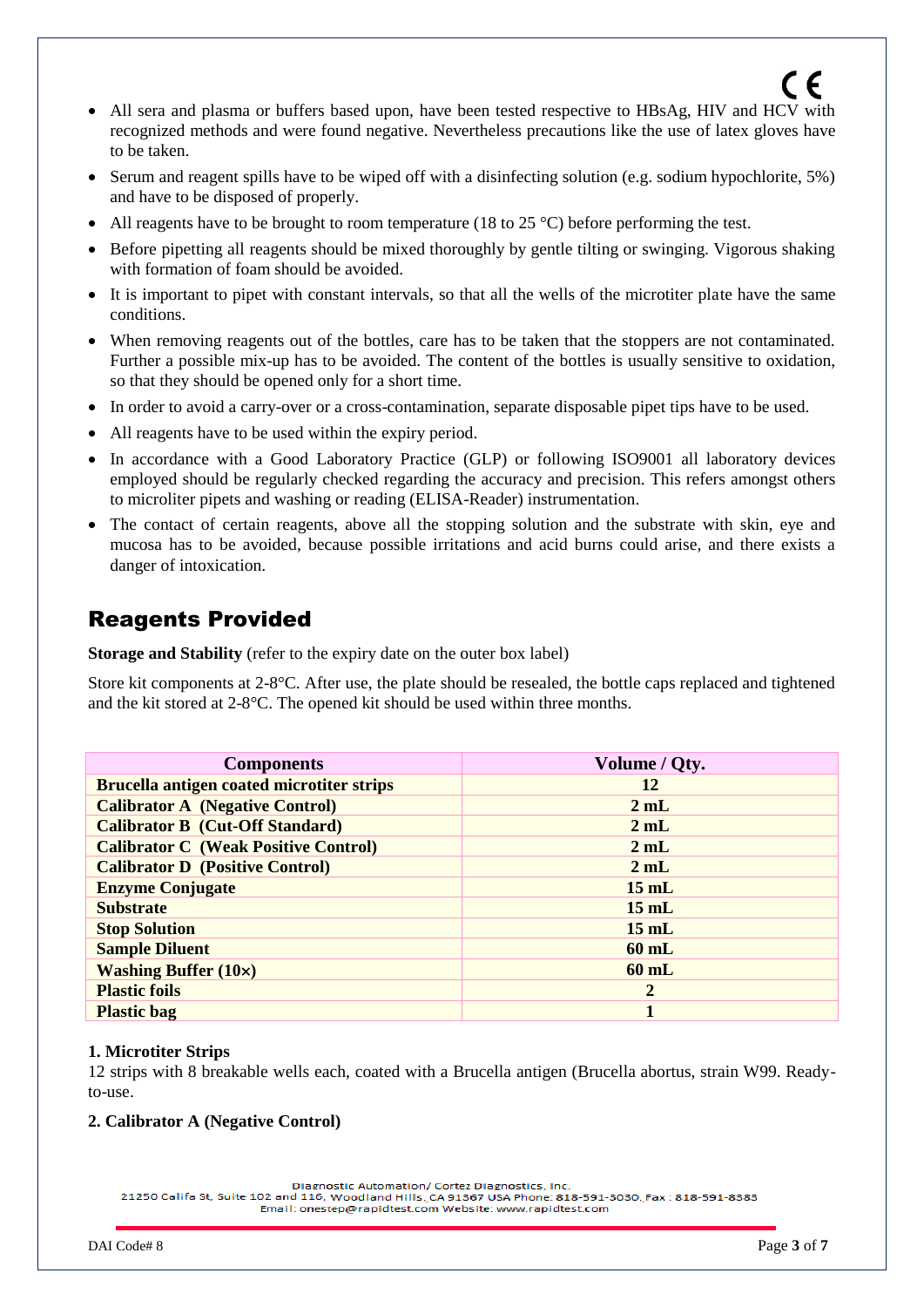2 mL, protein solution diluted with PBS, contains no IgG antibodies against Brucella. Addition of 0.01 % methylisothiazolone and 0.01 % bromonitrodioxane. Ready-to-use.

#### **3. Calibrator B (Cut-Off Standard)**

2 mL human serum diluted with PBS, contains a low concentration of IgG antibodies against Brucella. Addition of 0.01 % methylisothiazolone and 0.01 % bromonitrodioxane. Ready-to-use.

#### **4. Calibrator C (Weak Positive Control)**

2 mL, human serum diluted with PBS, contains a medium concentration of IgG antibodies against Brucella. Addition of 0.01 % methylisothiazolone and 0.01 % bromonitrodioxane. Ready-to-use.

#### **5. Calibrator D (Positive Control)**

2 mL, human serum diluted with PBS, contains a high concentration of IgG antibodies against Brucella. Addition of 0.01 % methylisothiazolone and 0.01 % bromonitrodioxane. Ready-to-use.

#### **6. Enzyme Conjugate**

15 mL, anti-human-IgG-HRP (rabbit), in protein-containing buffer solution. Addition of 0.01 % methylisothiazolone and 0.01 % bromonitrodioxane and 5 mg/L Proclin<sup>TM</sup>. Ready-to-use.

#### **7. Substrate**

15 mL, TMB (tetramethylbenzidine). Ready-to-use.**.**

#### **8. Stop Solution**

15 mL, 0.5 M sulfuric acid. Ready-to-use.

#### **9. Sample Diluent**

60 mL, PBS/BSA buffer. Addition of 0.095 % sodium azide. Ready-to-use.

#### **10. Washing Buffer**

60 mL, PBS + Tween 20, 10x concentrate. Final concentration: dilute 1+9 with distilled water. If during the cold storage crystals precipitate, the concentrate should be warmed up at 37°C for 15 minutes.

#### **11. Plastic Foils**

2 pieces to cover the microtiter strips during the incubation.

#### **12. Plastic Bag**

Resealable, for the dry storage of non-used strips.

## Materials Required but not Provided

- $\bullet$  5 µL-, 100 µL- and 500 µL micro- and multichannel pipets
- Microtiter Plate Reader (450 nm)
- Microtiter Plate Washer
- Reagent tubes for the serum dilution
- Deionized Water

# Specimen Collection and Handling

Principally serum or plasma (EDTA, heparin) can be used for the determination. Serum is separated from the blood, which is aseptically drawn by venipuncture, after clotting and centrifugation. The serum or plasma samples can be stored refrigerated (2-8°C) for up to 7 days. For a longer storage they should be kept at -20°C. The samples should not be frozen and thawed repeatedly. Lipemic, hemolytic or bacterially contaminated samples can cause false positive or false negative results.

For the performance of the test the samples (not the standards) have to be diluted 1:101 with ready-to-use sample diluent (e.g. 5  $\mu$ L serum + 500  $\mu$ L sample diluent).

21250 Califa St, Suite 102 and 116, Woodland Hills, CA 91367 USA Phone: 818-591-3030, Fax: 818-591-8383 Email: onestep@rapidtest.com Website: www.rapidtest.com

Diagnostic Automation/ Cortez Diagnostics, Inc.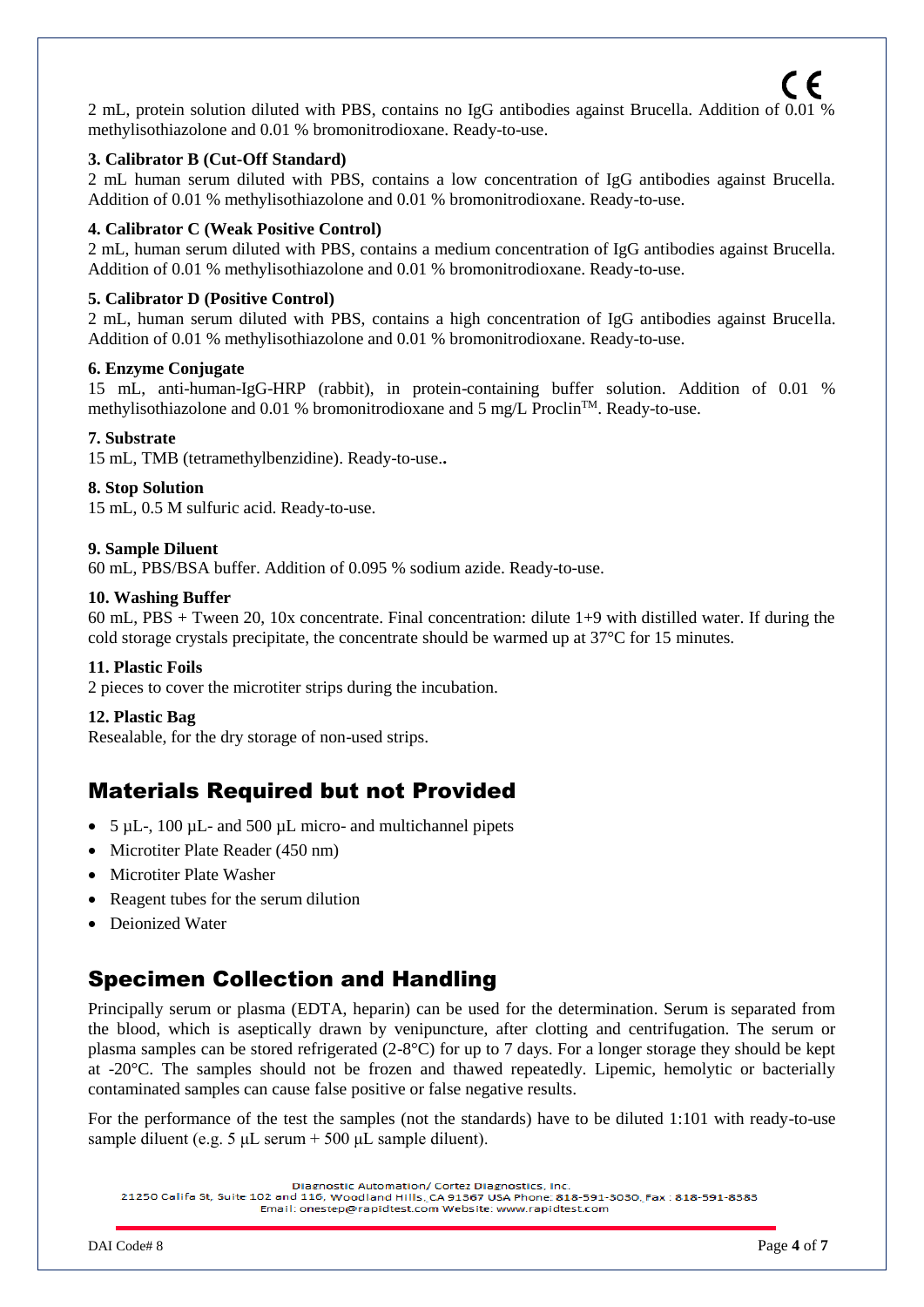# Assay Procedure

#### **1. Preparation of Reagents**

**Washing Solution:** dilute before use 1+9 with deionized water. If during the cold storage crystals precipitate, the concentrate should be warmed up at 37°C for 15 minutes.

- Strict adherence to the protocol is advised for reliable performance. Any changes or modifications are the responsibility of the user.
- All reagents and samples must be brought to room temperature before use, but should not be left at this temperature longer than necessary.
- A standard curve should be established with each assay.
- Return the unused microtiter strips to the plastic bag and store them dry at 2-8°C.

#### **2. Assay Steps**

- 2.1 Prepare a sufficient amount of microtiter wells for the standards, controls and samples in duplicate as well as for a substrate blank.
- 2.2 Pipet 100 µL each of the **diluted** (1:101) samples and the **ready-to-use** standards and controls respectively into the wells. Leave one well empty for the substrate blank.
- 2.3 Cover plate with the enclosed foil and incubate at room temperature for 60 minutes.
- 2.4 Empty the wells of the plate (dump or aspirate) and add 300 µL of diluted washing solution. This procedure is repeated totally three times. Rests of the washing buffer are afterwards removed by gentle tapping of the microtiter plate on a tissue cloth.
- 2.5 Pipet 100 µL each of ready-to-use conjugate into the wells. Leave one well empty for the substrate blank.
- 2.6 Cover plate with the enclosed foil and incubate at room temperature for 30 minutes.
- 2.7 Empty the wells of the plate (dump or aspirate) and add 300 µL of diluted washing solution. This procedure is repeated totally three times. Rests of the washing buffer are afterwards removed by gentle tapping of the microtiter plate on a tissue cloth.
- 2.8 Pipet 100 µL each of the ready-to-use substrate into the wells. This time also the substrate blank is pipetted.
- 2.9 Cover plate with the enclosed foil and incubate at room temperature for 20 minutes in the dark (e.g. drawer).
- 2.10 To terminate the substrate reaction, pipet 100 µL each of the ready-to-use stop solution into the wells. Pipet also the substrate blank.
- 2.11 After thorough mixing and wiping the bottom of the plate, perform the reading of the absorption at 450 nm (optionally reference wavelength of 620 nm). The color is stable for at least 60 minutes.

# Evaluation

#### **Example**

|                              | <b>OD</b> Value | corrected OD |
|------------------------------|-----------------|--------------|
| <b>Substrate Blank</b>       | 0.020           |              |
| <b>Negative Control</b>      | 0.077           | 0.057        |
| <b>Cut-Off Standard</b>      | 0.537           | 0.517        |
| <b>Weak Positive Control</b> | 1.069           | 1.049        |
| <b>Positive Control</b>      | 2.041           | 2.021        |

Diagnostic Automation/ Cortez Diagnostics, Inc.

<sup>21250</sup> Califa St, Suite 102 and 116, Woodland Hills, CA 91367 USA Phone: 818-591-3030, Fax: 818-591-8383 Email: onestep@rapidtest.com Website: www.rapidtest.com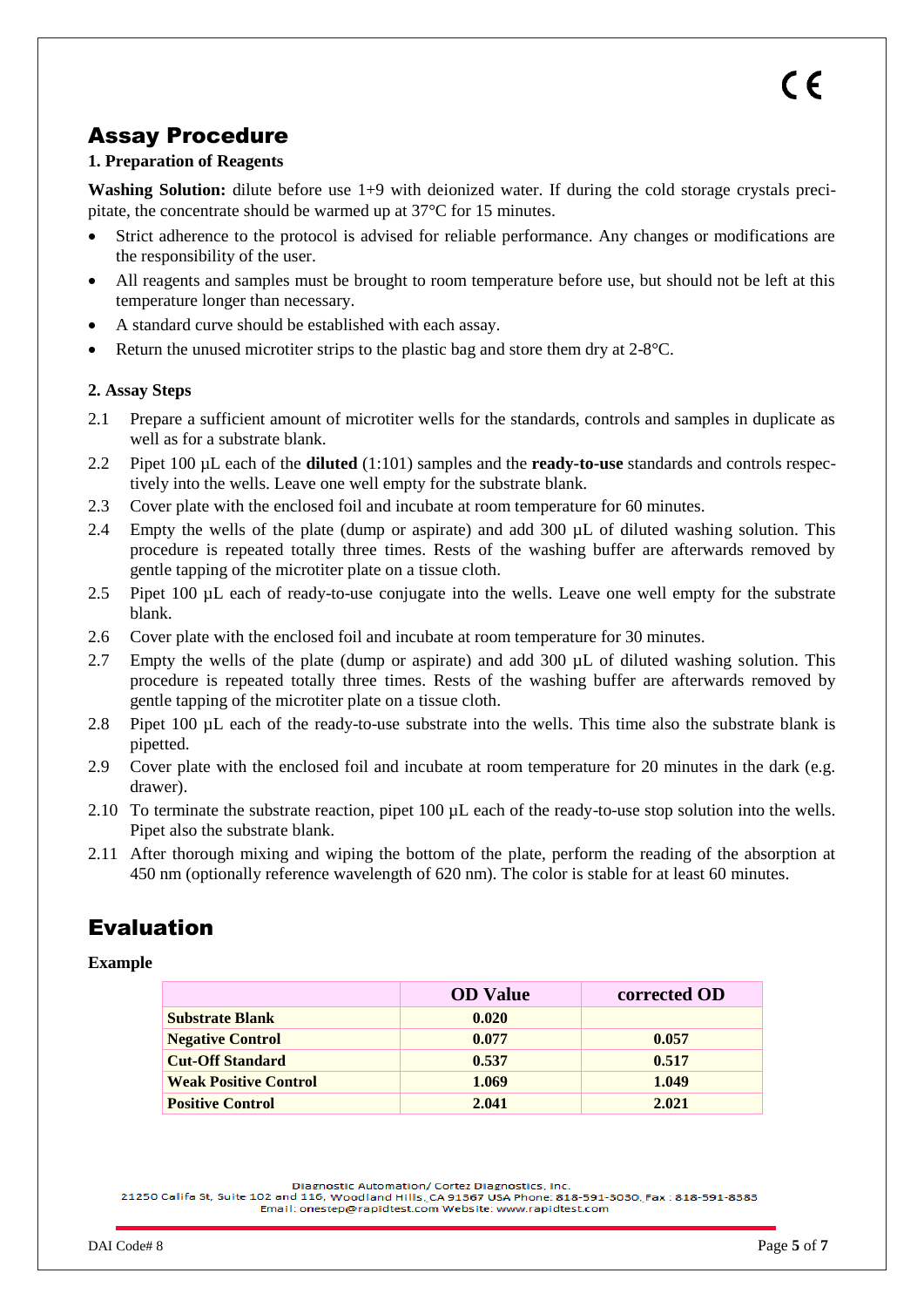The above table contains only an example, which was achieved under arbitrary temperature and environmental conditions. The described data constitute consequently **no reference values** which have to be found in other laboratories in the same way.

#### **1. Qualitative Evaluation**

The calculated absorptions for the patient sera, as mentioned above, are compared with the value for the cutoff standard. If the value of the sample is higher, there is a positive result. For a value below the cut-off standard, there is a negative result. It seems reasonable to define a range of  $+/-20$  % around the value of the cut-off as a grey zone. In such a case the repetition of the test with the same serum or with a new sample of the same patient, taken after 2-4 weeks, is recommended. Both samples should be measured in parallel in the same run.

The positive control must show at least the double absorption compared with the cut-off standard.

#### **2. Quantitative Evaluation**

The ready-to-use standards and controls of the Brucella IgG antibody kit are defined and expressed in arbitrary units (U/mL). This results in an exact and reproducible quantitative evaluation. Consequently for a given patient follow-up controls become possible. The values for controls and standards in units are printed on the labels of the vials.

For a quantitative evaluation the absorptions of the standards and controls are graphically drawn *point-topoint* against their concentrations. From the resulting reference curve the concentration values for each patient sample can then be extracted in relation to their absorptions. It is also possible to use automatic computer programs. As curve fit *point-to-point* has to be chosen.

Calibrator B with its concentration of 10 U/mL serves as cut-off standard. Analogous to the qualitative evaluation a range of  $+/-20\%$  around the cut-off is defined as a grey zone. Thus results between 8 and 12 U/mL are reported as borderline.

| <b>Brucella ELISA</b>         | <b>IgG</b>                                                                                                                    | <b>IgA</b>      | <b>IgM</b>     |
|-------------------------------|-------------------------------------------------------------------------------------------------------------------------------|-----------------|----------------|
| <b>Intra-Assay-Precision</b>  | $8.7\%$                                                                                                                       | $9.3\%$         | $9.2\%$        |
| <b>Inter-Assay-Precision</b>  | $7.9\%$                                                                                                                       | $8.4\%$         | $5.0\%$        |
| <b>Inter-Lot-Precision</b>    | $4.1 - 8.8 \%$                                                                                                                | $4.4 - 10.5 \%$ | $1.2 - 7.1 \%$ |
| <b>Analytical Sensitivity</b> | $1.11$ U/mL                                                                                                                   | $1.14$ U/mL     | $1.03$ U/mL    |
| <b>Recovery</b>               | $82 - 96 %$                                                                                                                   | $92 - 114\%$    | $85 - 110\%$   |
| <b>Linearity</b>              | $80 - 115\%$                                                                                                                  | $69 - 110\%$    | $75 - 110 \%$  |
| <b>Cross-Reactivity</b>       | No cross-reactivity to Bordetella pertussis                                                                                   |                 |                |
| <b>Interferences</b>          | No interferences to bilirubin up to $0.3 \text{ mg/mL}$ , hemoglobin up to $8.0$<br>mg/mL and triglycerides up to $5.0$ mg/mL |                 |                |
| <b>Clinical Specificity</b>   | $100\%$                                                                                                                       | $100\%$         | $100\%$        |
| <b>Clinical Sensitivity</b>   | $100\%$                                                                                                                       | 100 $\%$        | $100\%$        |

## Performance Characteristics

Diagnostic Automation/ Cortez Diagnostics, Inc.

21250 Califa St, Suite 102 and 116, Woodland Hills, CA 91367 USA Phone: 818-591-3030, Fax: 818-591-8383 Email: onestep@rapidtest.com Website: www.rapidtest.com